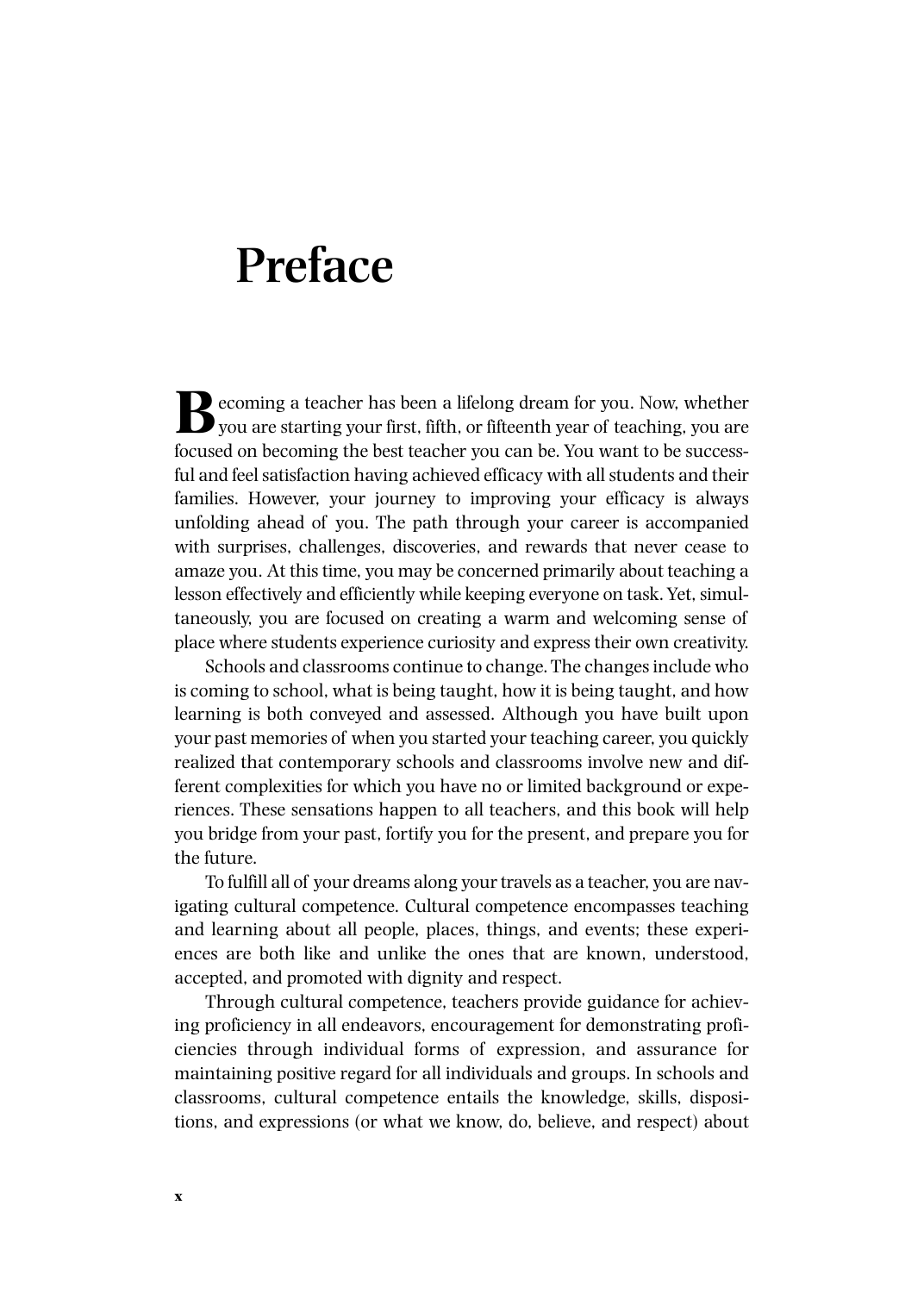ourselves, others, and all members of society; these are demonstrated through our thoughts, words, actions, and interactions.

In other words, cultural competence involves the content, practices, and contexts for achieving success and sensing satisfaction for that which is significant, as well as sustaining success and satisfaction throughout one's schooling. You want your students to enjoy school and to learn. Hopefully, you also want to enjoy school and learn along with your students. Navigating cultural competence equips you with the tools to share the journey with your students so all students will be academically accomplished, individually rewarded, and socially accepted during their school years—and throughout their lives.

Historically, schools and classrooms across the United States have not always been safe environments where all students were motivated to attend and achieve. Not all schools and classrooms taught about or practiced (1) democratic principles, (2) educational equity, (3) human rights, and (4) social justice ensuring that each of these goals was granted to each student. Shamefully, some contemporary schools and teachers still continue to be challenged, if not reluctant, and even resistant in fulfilling these goals.

As a classroom teacher, you must fulfill each of these four goals; this text explains the rationale and provides the strategies to achieve efficacy. When you practice cultural competence, your teaching and the learning in your classroom will be successful; everyone—including you—will achieve a sense of satisfaction. You and your students will know what is significant and will be able to sustain individual success and satisfaction.

This text should assure you that you will become one of the best teachers possible. As you read each chapter, reflect upon your past and review the items in the suitcase that you have brought with you. Some of those suitcases are packed with excellent practices; some of those suitcases contain practices that you are encouraged to modify or leave behind.

In your suitcase, you will find three categories of practices with positive and negative influences:

1. The generational perpetuation of practice (Gallavan, 2007): In your journey as a teacher, you may replicate the messages and methods that your own teachers exhibited. Be aware that you may be perpetuating practices that need to be modified or stopped. This trend applies particularly to new teachers who are prepared and then start their careers in the same geographic regions where they were raised. If this pattern applies to you, you are strongly encouraged to read about and preferably visit many other schools and classrooms across the United States.